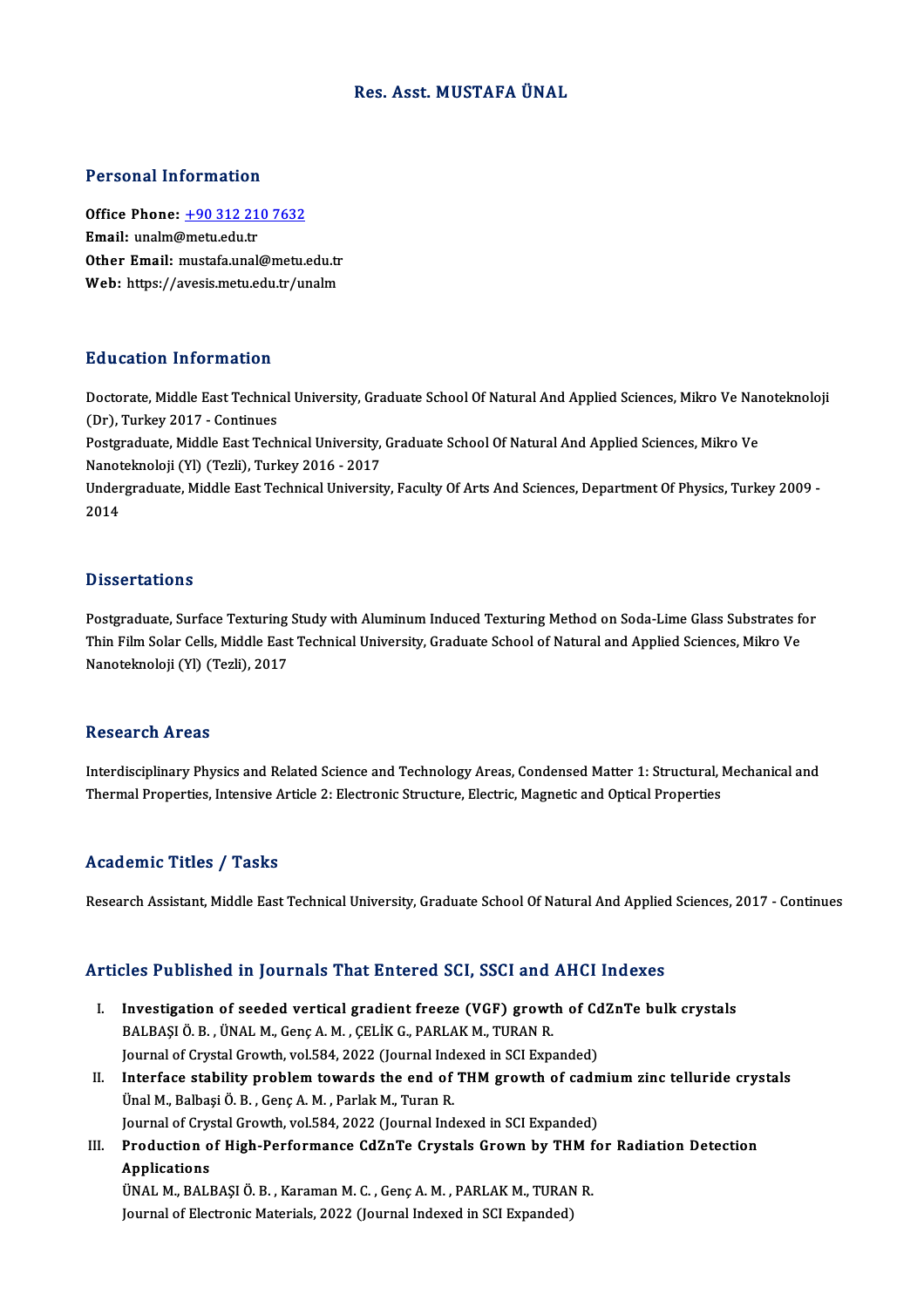- IV. Implementation of generalized Harvey-Shack theory in light scattering fromrough surfaces Implementation of generalized Harvey-Shack theory<br>Gunoven M., Nasser H., Ünal M., Aytekin O., Turan R., Bek A.<br>BHYSICAL BEVIEW A. VPL102, Be 6, 2020 (Jaurnal Indexed Implementation of generalized Harvey-Shack theory in ligh<br>Gunoven M., Nasser H., Ünal M., Aytekin O., Turan R., Bek A.<br>PHYSICAL REVIEW A, vol.102, no.6, 2020 (Journal Indexed in SCI)<br>Alternative HE free etching solution fo
- Gunoven M., Nasser H., Ünal M., Aytekin O., Turan R., Bek A.<br>PHYSICAL REVIEW A, vol.102, no.6, 2020 (Journal Indexed in SCI)<br>V. Alternative HF-free etching solution for aluminum induced texturing of glass surface with PHYSI<br><mark>Alter</mark><br>haze<br>üNAL haze<br>ÜNAL M., TANKUT A., TURAN R.<br>MATERIALS RESEARCH EXPRESS, vol.6, no.8, 2019 (Journal Indexed in SCI)<br>An Y ray photoelectron spectroscopy study on the annealing offect
	- haze<br>ÜNAL M., TANKUT A., TURAN R.

UNAL M., TANKUT A., TURAN R.<br>MATERIALS RESEARCH EXPRESS, vol.6, no.8, 2019 (Journal Indexed in SCI)<br>VI. An X-ray photoelectron spectroscopy study on the annealing effects for Al/glass Interface during<br>aluminum induced MATERIALS RESEARCH EXPRESS, vol.6, no<br>An X-ray photoelectron spectroscopy<br>aluminum induced texturing process<br><sup>UNAL M</sup>. Tankut A. VU DIZ L. Selmen L. T An X-ray photoelectron spectroscopy study or<br>aluminum induced texturing process<br>ÜNAL M., Tankut A., YILDIZ İ., Sokmen I., TURAN R.<br>THIN SOLID EU MS. val 640. pp.28.44.2017 (Jaurn aluminum induced texturing process<br>ÜNAL M., Tankut A., YILDIZ İ., Sokmen I., TURAN R.<br>THIN SOLID FILMS, vol.640, pp.38-44, 2017 (Journal Indexed in SCI)<br>Near unity hare by aluminum induced glass texturing; structi

ÜNAL M., Tankut A., YILDIZ İ., Sokmen I., TURAN R.<br>THIN SOLID FILMS, vol.640, pp.38-44, 2017 (Journal Indexed in SCI)<br>VII. Near-unity haze by aluminum induced glass texturing: structural evolution of Al/glass interface THIN SOLID FILMS, vol.64<br>Near-unity haze by alur<br>its impact on texturing its impact on texturing<br>ÜNAL M., Tankut A., CANLI S., TURAN R.<br>OPTICAL MATERIALS EXPRESS, vol.7, no.9, pp.3051-3064, 2017 (Journal Indexed in SCI)<br>Aluminum induced texturing of sandy and prism glasses: Combination of misro

ÜNALM.,TankutA.,CANLI S.,TURANR.

UNAL M., Tankut A., CANLI S., TURAN R.<br>OPTICAL MATERIALS EXPRESS, vol.7, no.9, pp.3051-3064, 2017 (Journal Indexed in SCI)<br>VIII. Aluminum induced texturing of sandy and prism glasses: Combination of micro/nano texture OPTICAL MATER<br>Aluminum indu<br>macro texture Aluminum induced texturing of sandy and prism g<br>macro texture<br>Ünal M., Demircioglu Z., Donerscark E., Ozkol E., Turan R.<br>PHYSICA STATUS SOLIDLA APPLICATIONS AND MATERL

macro texture<br>Ünal M., Demircioglu Z., Donerscark E., Ozkol E., Turan R.<br>PHYSICA STATUS SOLIDI A-APPLICATIONS AND MATERIALS SCIENCE, vol.214, 2017 (Journal Indexed in SCI)

### Refereed Congress / Symposium Publications in Proceedings

efereed Congress / Symposium Publications in Proceedings<br>I. A study on the performance the CdZnxTe1-x radiation detectors grown by vertical gradient freeze A study on the performance of the performance of the performance of the Bondon D Turan B A study on the performance the CdZnxTe1-x radiation det<br>(VGF) technique<br>Bender D., Turan R., Ünalan A.M. , Ünal M., Balbaşı Ö.B. , Yılmaz E.<br>Seventh International Conference en Badiation in Verieus Fields e

(VGF) technique<br>Bender D., Turan R., Ünalan A. M. , Ünal M., Balbaşı Ö. B. , Yılmaz E.<br>Seventh International Conference on Radiation in Various Fields of Research, Podgorica, Serbia And Montenegro, Bender D., Turan R<br>Seventh Internatio<br>10 - 14 June 2019<br>CdZnTe Bulls Cru Seventh International Conference on Radiation in Various Fields of Research, Podgorica<br>10 - 14 June 2019<br>II. CdZnTe Bulk Crystal Growth and Temperature ModelingStudies at METU-CGL<br>PALPASI Ö. P. EDCUNT.v. DOČPU C. KAPUKCUOČ

10 - 14 June 2019<br>CdZnTe Bulk Crystal Growth and Temperature ModelingStudies at METU-CGL<br>BALBAŞI Ö. B. , ERGUNT y., DOĞRU Ç., KABUKÇUOĞLU M., ÜNAL M., PARLAK M., TURAN R.<br>SPIE San Diago United States Of America, 17 Septemb CdZnTe Bulk Crystal Growth and Temperature ModelingStudies at METU-C<br>BALBAŞI Ö. B. , ERGUNT y., DOĞRU Ç., KABUKÇUOĞLU M., ÜNAL M., PARLAK M., TURA<br>SPIE, San Diego, United States Of America, 17 September 2017 - 21 September SPIE, San Diego, United States Of America, 17 September 2017 - 21 September 2018

### III. Growth, Wafering and Surface Preparation of CdZnTe Crystals for X-ray and Gamma Ray<br>Applications Growth, Wafering and Surface Preparation of CdZnTe Crystals for X–ray and Gamma Ray<br>Applications<br>ÜNAL M., Bender D., BALBAŞI Ö. B. , Ünalan A. M. , Kabukcuoğlu M. P. , Ergunt H. Y. , PARLAK M., TURAN R.<br>SIVTH EUROPEAN CONE

Applications<br>ÜNAL M., Bender D., BALBAŞI Ö. B. , Ünalan A. M. , Kabukcuoğlu M. P. , Ergunt H. Y. , PARLAK M., TU<br>SIXTH EUROPEAN CONFERENCE ON CRYSTAL GROWTH, Varna, Bulgaria, 16 - 20 September 2018<br>GdZpTe Bull: Grystal Gro UNAL M., Bender D., BALBAŞI Ö. B., Ünalan A. M., Kabukcuoğlu M. P., Ergunt H. Y., PARL<br>SIXTH EUROPEAN CONFERENCE ON CRYSTAL GROWTH, Varna, Bulgaria, 16 - 20 Septem<br>IV. CdZnTe Bulk Crystal Growth and Temperature Modeling St

# SIXTH EUROPEAN CONFERENCE ON CRYSTAL GROWTH, Varna, Bulgaria, 16 - 20 September 2018<br>IV. CdZnTe Bulk Crystal Growth and Temperature Modeling Studies at METU-CGL<br>BALBAŞI Ö. B. , Ergunt Y., DOĞRU Ç., Kabukcuoglu M., ÜNAL M.,

Conference on Hard X-Ray, Gamma-Ray, and Neutron Detector Physics XX, California, United States Of America, 20 BALBAȘI Ö. B. , Ergunt Y., DO<br>Conference on Hard X-Ray, G<br>- 21 August 2018, vol.10762<br>Ontimization of chemical Conference on Hard X-Ray, Gamma-Ray, and Neutron Detector Physics XX, California, United States Of America, 1<br>21 August 2018, vol.10762<br>V. Optimization of chemical polishing by bromine-alcohol for detector-grade CdZnTe cry

## - 21 August 2018, vo<br>Optimization of ch<br>effect on contacts<br><sup>UNAL M</sup> Bender D Optimization of chemical polishing by bromine-alcohol for detector-greffect on contacts<br>Effect on contacts<br>ÜNAL M., Bender D., BALBAŞI Ö. B. , Kabukcuoğlu M. P. , Ergunt H. Y. , TURAN R.<br>SPIE Optics Photoiss , Hord Y Boy,

effect on contacts<br>ÜNAL M., Bender D., BALBAŞI Ö. B. , Kabukcuoğlu M. P. , Ergunt H. Y. , TURAN R.<br>SPIE Optics Photoics - Hard X-Ray, Gamma-Ray, and Neutron Detector Physics XX, San Diego, United States Of UNAL M., Bender D., BALBAŞI<br>SPIE Optics Photoics - Hard X-I<br>America, 19 - 23 August 2018<br>DEVELOPMENT OF TEYTUP SPIE Optics Photoics - Hard X-Ray, Gamma-Ray, and Neutron Detector Physics XX, San Diego, United States Of<br>America, 19 - 23 August 2018<br>VI. DEVELOPMENT OF TEXTURED GLASS SUBSTRATES BYALUMINUM INDUCED TEXTURING METHOD

## America, 19 - 23 August 2018<br>DEVELOPMENT OF TEXTURED GLASS :<br>ÜNAL M., Günöven M., Tankut A., TURAN R.<br>PVCON 2018 - International Conference on DEVELOPMENT OF TEXTURED GLASS SUBSTRATES BYALUMINUM INDUCED TEXTURING METHOD<br>ÜNAL M., Günöven M., Tankut A., TURAN R.<br>PVCON 2018 - International Conference on Photovoltaic Science and Technologies, Ankara, Turkey, 4 - 06 J

ÜNAL M., Günöven M., Tankut A., TURAN R.<br>PVCON 2018 - International Conference on Photovoltaic Science and Technologies, Ankara, Turkey, 4 - 06 July<br>2018 PVCON 2018 - International Conference on Photovoltaic Science and Technologies, Ankara, Turkey<br>2018<br>VII. A Light Trapping Method for Thin Film Solar Cells: Aluminum Induced Glass Texturing<br><sup>INALM</sup> Tenlut A TUPAN P

2018<br>A Light Trapping Method f<br>ÜNAL M., Tankut A., TURAN R.<br>2017 ICC Annual Meeting 22n A Light Trapping Method for Thin Film Solar Cells: Aluminum Induced Glass Texturing<br>ÜNAL M., Tankut A., TURAN R.<br>2017 ICG Annual Meeting 32nd Şişecam Glass Symposium, İstanbul, Turkey, 21 - 25 October 2017, pp.121